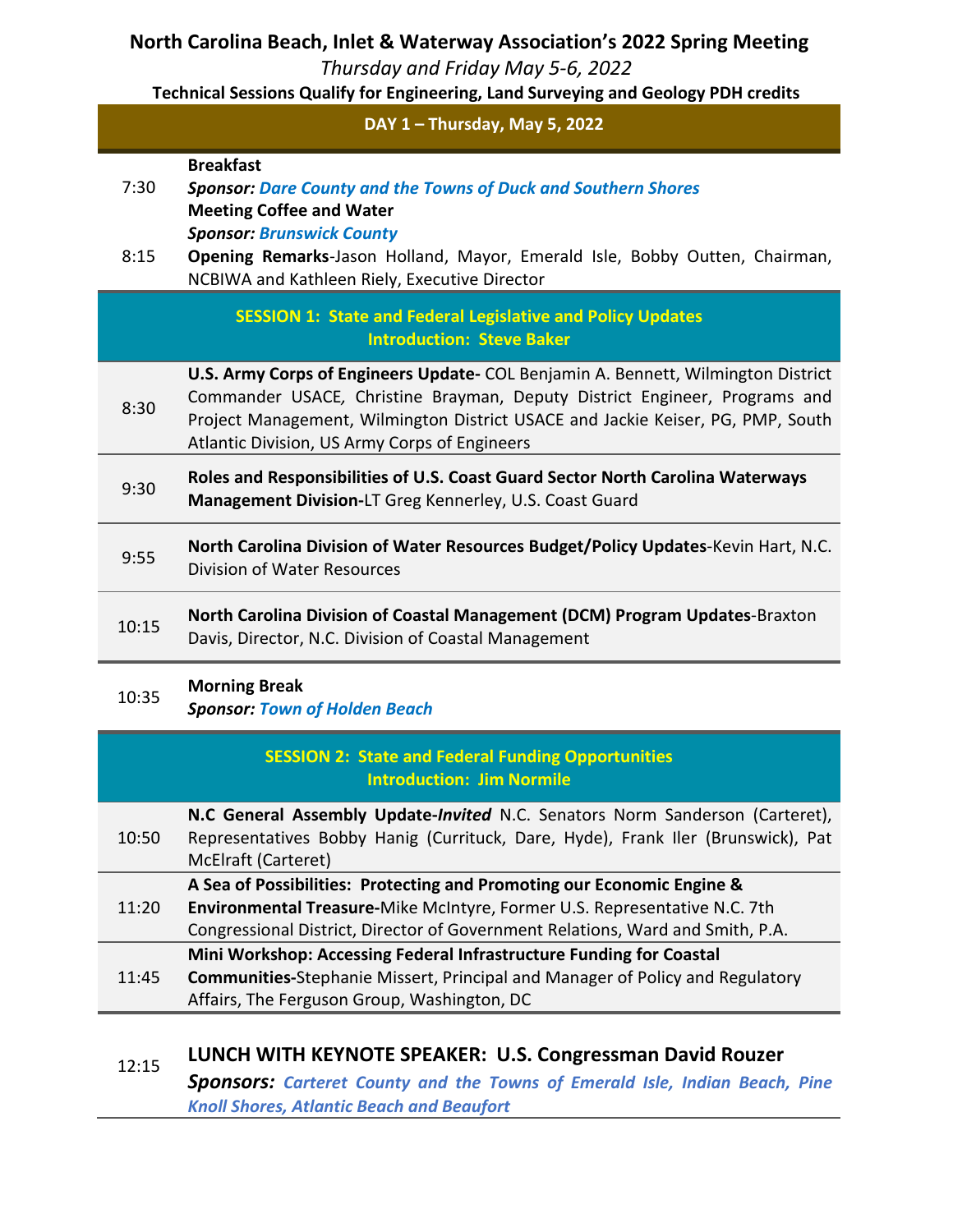### **North Carolina Beach, Inlet & Waterway Association's 2022 Spring Meeting**

*Thursday and Friday May 5-6, 2022*

**Technical Sessions Qualify for Engineering, Land Surveying and Geology PDH credits** 

#### **SESSION 3: Coastal Flooding Challenges Introduction: Ken Willson**

- 1:20 **Resilience of Barrier Island Coastal Transportation Systems in North Carolina-**Elizabeth Sciaudone, PhD, PE, Assistant Professor, North Carolina State University
- 1:40 **N.C. King Tides Program**-Sarah Spiegler, North Carolina Sea Grant Coastal Resilience Specialist
- 2:00 **Flood Impacts on Coastal Towns-** Jeremy Hardison, Planner, Town of Carolina Beach and Samantha Burdick, Planner, Town of Beaufort
	- 2:20 **Measuring the Causes and Impacts of Sunny Day Flooding in Coastal Communities-**Dr. Katherine Anarde, Assistant Professor, Department of Civil, Construction, and Environmental Engineering, NCSU & Dr. Miyuki Hino, Assistant Professor, Department of City and Regional Planning, UNC Chapel Hill
- 2:35 **Panel Discussion-** Dr. Elizabeth Sciaudone, Dr. Katherine Anarde, Dr. Miyuki Hino, Jeremy Hardison, Samantha Burdick and Sarah Spiegler
- 3:00 **North Carolina's Flood Resiliency Blueprint-**Kirsten Ullman, Watershed Planner, Division of Mitigation Services, Department of Environmental Quality

#### 3:25 **Afternoon Break**

*Sponsor: Village of Bald Head Island*

### **SESSION 4: New Technologies Introduction: Spencer Rogers**

3:45 **An Overview of NOAA's National Centers for Coastal Ocean Science Coastal Resilience Program-**Jenny Davis, Ph.D., NOAA Beaufort Lab, Marine Spatial Ecology Division National Centers for Coastal Ocean Science, NOAA National Ocean Service

4:10 **Project Sentinel Presentation**-Forrest J. Masters, PhD., P.E. (FL), Prof. and Assoc. Dean for Research and Facilities Herbert Wertheim College of Engineering, University of Florida

4:25 **Project Sentinel Live Demonstration-**Project Sentinel is a pre-storm deployed mobile instrument tower, planned for installation on the beach. Each 33' tower is instrumented for wind speed, storm surge, wave height, video and other sensors. Beach installation methods and raising of the spar will be demonstrated adjacent to the hotel.

## 5:15 **Happy Hour!** *Sponsored by Great Lakes Dredge and Dock and Moffatt & Nichol*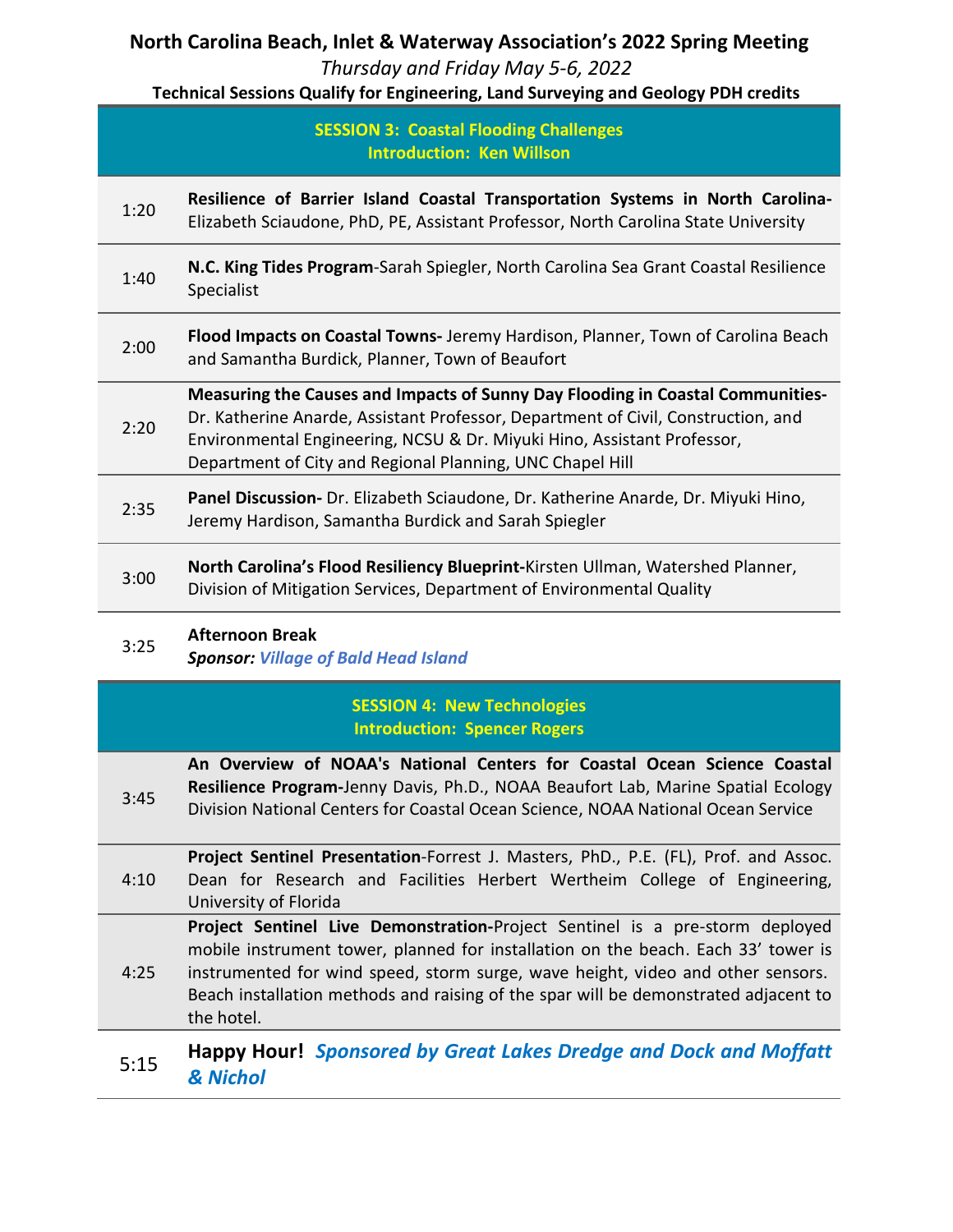**North Carolina Beach, Inlet & Waterway Association's 2022 Spring Meeting** *Thursday and Friday May 5-6, 2022*

**Technical Sessions Qualify for Engineering, Land Surveying and Geology PDH credits** 

|       | DAY 2 - Friday, May 6, 2022                                                                                                                                                                                       |
|-------|-------------------------------------------------------------------------------------------------------------------------------------------------------------------------------------------------------------------|
| 7:45  | <b>Breakfast</b><br><b>Sponsor: Southeast Coastal Ocean Observing Regional Association (SECOORA)</b><br><b>Meeting Coffee and Water</b><br><b>Sponsor: Brunswick County</b>                                       |
|       | <b>SESSION 5: Coastal Partners</b><br><b>Introduction: Tammy Proctor</b>                                                                                                                                          |
| 8:30  | Water Level Observing Network Workshop-Nicole Elko Ph.D., Science Director,<br>ASBPA and Jennifer Dorton, Deputy Director, Southeast Coastal Ocean Observing<br><b>Regional Association (SECOORA)</b>             |
| 9:30  | Atlantic Intracoastal Waterway Association (AIWA) Update-Brad Pickel, Executive<br>Director, AIWA, American Shore and Beach Preservation Association (ASBPA)<br>Update-Nicole Elko Ph.D., Science Director, ASBPA |
| 9:55  | Tourism Update-Heidi Walters, Senior Director, Partner & Industry Relations, Visit<br><b>North Carolina</b>                                                                                                       |
| 10:20 | <b>Networking Break</b><br><b>Sponsor: Coastal Science &amp; Engineering</b>                                                                                                                                      |
|       | <b>SESSION 6: Protecting the Coast with Nature</b><br><b>Introduction: Dawn York</b>                                                                                                                              |
| 10:40 | South Atlantic Salt Marsh Initiative-Leda Cunningham, Officer, Conserving Marine<br>Life in the US, The Pew Charitable Trusts                                                                                     |
| 11:10 | Retrofitting with Nature-Based Solutions: Town of Swansboro-Bree Charron, N.C.<br><b>Coastal Federation</b>                                                                                                       |
| 11:35 | Breakwaters to Beach Music: Carolina Coastal Town Waterfront Renewal Creates<br>Places for Everyone- Scott Lagueux, AICP, LEED AP, ENV SP Director, Waterfront<br>Planning, Moffatt & Nichol                      |
| 12:00 | Topsail Island Beach Clean Project-Mayor Steve Smith, Town of Topsail Beach                                                                                                                                       |
| 12:15 | LUNCH WITH KEYNOTE SPEAKER: U.S. Congressman Greg Murphy<br><b>Sponsors: Atlantic Reefmaker and the Towns of Carolina Beach and Kure Beach</b>                                                                    |